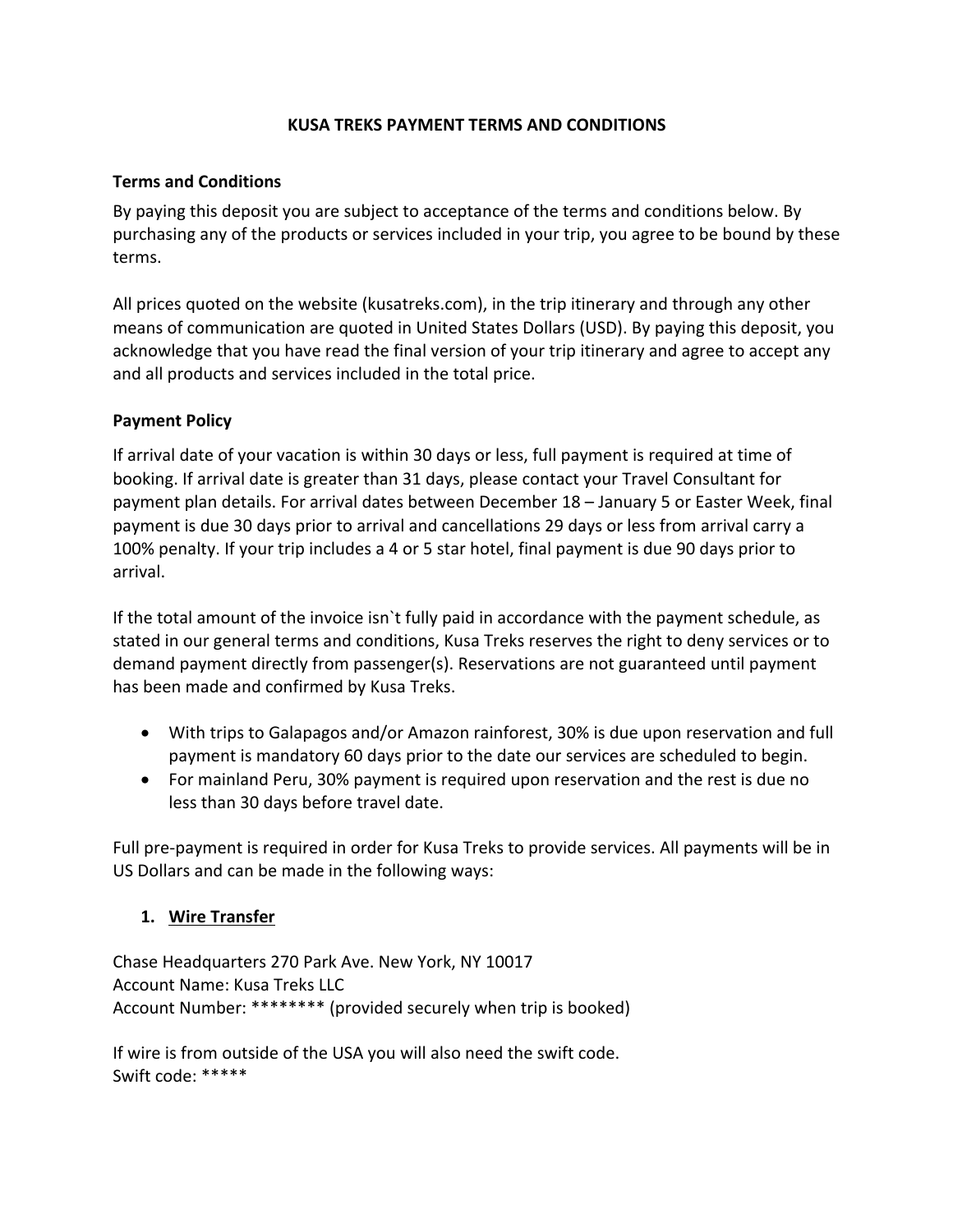All wire transfers must have a Kusa Treks tour number on their reference field. Additionally, we will ask for a copy of the payment confirmation issued by the bank by fax or email with tour number and the amount of money that you are paying for each tour. This information is important to accurately process the payments of all packages.

**NOTE**: Depositor must cover any expenses in the wire transfer.

# **2. Check**

You can pay by check, as long as it is received at least 45 days before our service starts. The checks are issued payable to **Kusa Treks LLC** and can be sent to the address below:

KUSA TREKS LLC PO Box# 95344 South Jordan, UT 84095

# **3. Credit Card**

We accept all forms of credit card payments (Visa, Discover, American Express, etc.).

**NOTE**: A 5% processing fee will be applied to all Credit Card Payments.

#### 4. **PayPal**

Customers may also pay using PayPal.

**NOTE**: A 5% processing fee will be applied to all PayPal payments.

#### **Changes to itineraries:**

Any changes made to the package 30 days or more prior to arrival will incur a change fee of \$50.00 USD. No changes permitted within 7 days prior to arrival. Additions to the package are not considered changes.

Customers are allowed to cancel their package reservations/individual package items, in writing, at any time prior to the arrival date. However, cancellation fees will apply, and are calculated by the length of notice period provided prior to the arrival date.

#### **Deposit:**

We require a \$200 non-refundable deposit per person along with your personal details (full name, passport number, gender, nationality, DOB)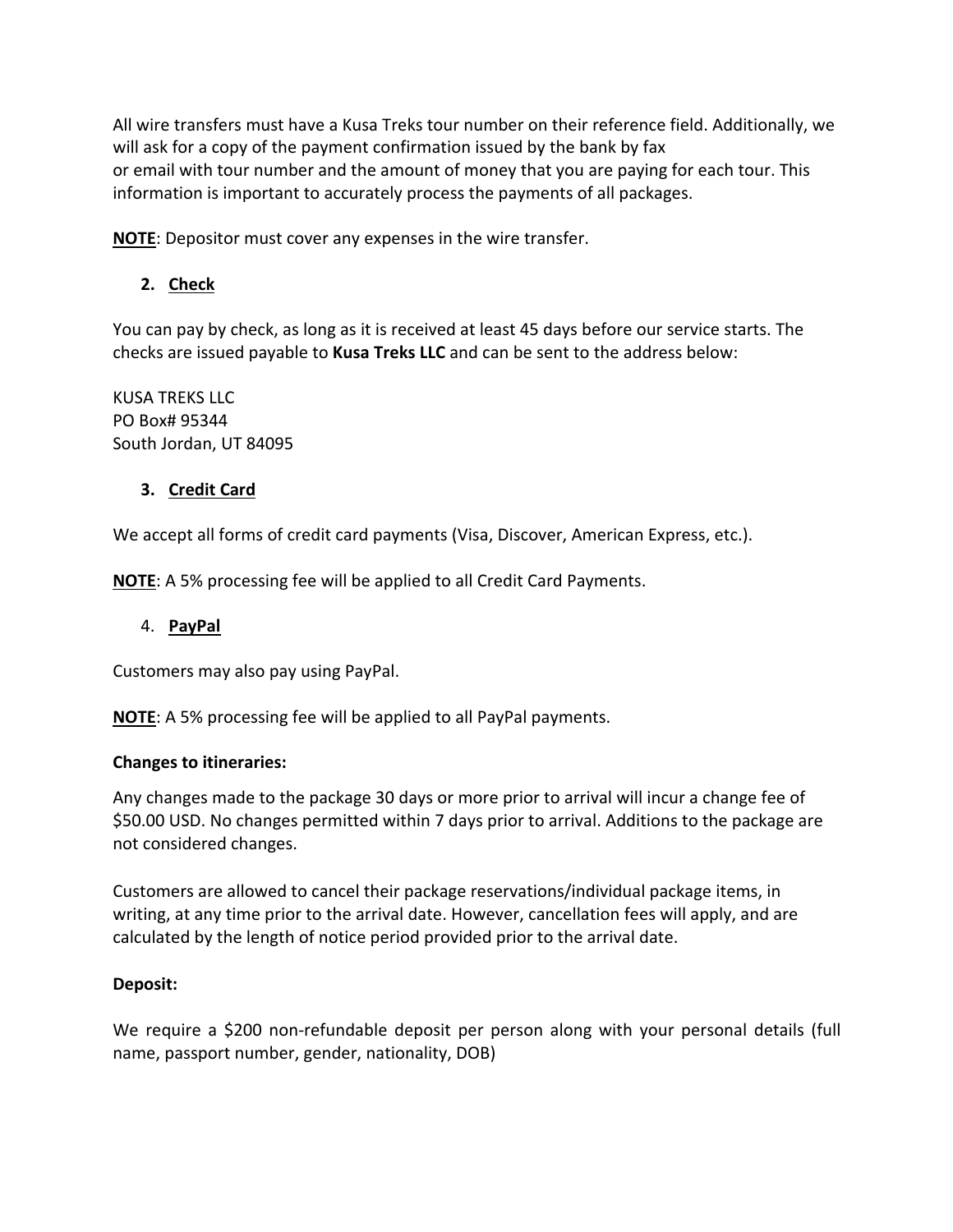# **Cancellation schedule & penalties:**

- 1. Deposit sent for booking is non-refundable nor transferable to any other date, person or tour.
- 2. Kusa Treks must be notified of any changes or cancellations to your trip as soon as you are aware of them, via e-mail or phone.
- 3. Once final balance has been paid, we will not be able to refund your trek payment in the case of cancellations. There will, however, be parts of your trip that you are able to use (Machu Picchu entrance fee, 1 train ticket, 1 bus ticket).
- 4. A claim letter for your insurance company can also be provided by us upon request.
- 5. Porter service hired can NOT be cancelled (a fee is paid for booking this service).

# **Cancellation Schedule**

- 24 hours after booking Full Refund
- 31 days or more prior to departure—10% penalty of total reserved trip cost
- 30 days or less prior to departure—100% penalty of total reserved trip cost
- During vacation—100% penalty of total reserved trip cost

## **International Air Fare:**

Your international flights are not covered by our rebooking waiver.

# **Kusa Treks recommends the purchase of travel insurance to protect your vacation investment.**

# General Terms and Conditions

- Passengers traveling with Kusa Treks will be responsible for having all necessary documentation to travel to Peru/Ecuador including a valid passport and visa if necessary. Kusa Treks will not be responsible for any missed trips for not having proper paperwork.
- Passengers are responsible for sending any required information needed for scheduling the trip and bookings with third parties, including passport information and other personal information that is required.
- Kusa Treks is a tour operator and will coordinate all activities for its passengers outlined in the "Final Itinerary" including transportation, lodging, cruises, tours and more.
- Any physical disability or limitation that may require special attention or treatment should be reported in writing to Kusa Treks.
- Kusa Treks reserves the right to decline or accept any reservation for any reason what so ever.
- Travelers have the responsibility to select a trip appropriate to their abilities and interests; Kusa Treks will not pay for any expenses incurred for medical reasons or for the passenger's inability to complete the scheduled trip.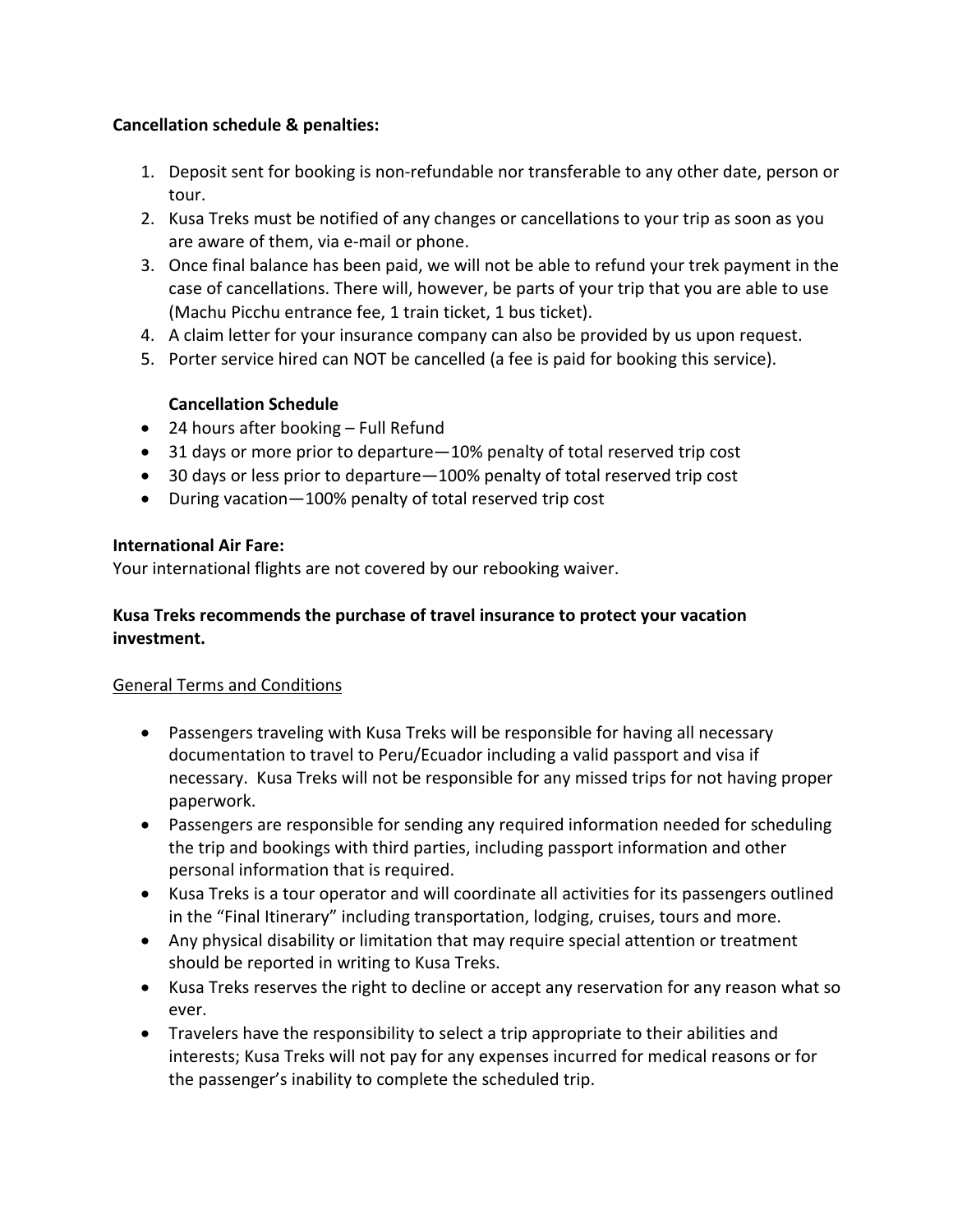- Travelers are responsible for being in sufficient good health to undertake the trip. Kusa Treks takes no responsibility for special arrangements or problems incurred by passengers physically unable to participate in the planned activities.
- All travelers are responsible of requiring vaccinations needed when visiting Peru/Ecuador, and be aware of any current economic, political or health situations which could be of influence of their trip.
- If any person in the trip is pregnant while traveling, they understand that traveling presents higher risks to the mother and child and take full responsibility for traveling this time. Kusa Treks will not be responsible for anything that may occur with the pregnancy before, during and after the trip.
- Kusa Treks acts only as the agent for the owners, contractors and suppliers providing means of transportation and/or related travel services, and therefore it cannot be held liable for injury, loss, or damage to person or property in connection with any service resulting directly or indirectly from, but not confined to, detention, annoyance, delays and expenses arising from quarantine, strikes, pilferage, theft, force majeure, failure of any means of transportation
- If traveling with children, the responsible adults understand that they will be fully responsible for the care and wellbeing of the minors under their care, and take full responsibility to ensure their safety, as well as good behavior with nature, animals and people around them.
- Certain destinations such as Amazon present a higher risk due to the remote locations visited and guardian adults accept the responsibility this entails in case of accidents or health issues that could potentially arise to the children in their care.
- Kusa Treks will not be held responsible for any unforeseen event such as accidents, sickness during trip, crime, and theft or other. All passengers travel under their own risk and are responsible for their own safety.
- Kusa Treks reserves the right to change prices in the event of any price increases beyond our control, including, the price of the fuel and/or fluctuations of Government taxes.
- No refund will be forthcoming for missed sightseeing, meals, and early/late departures and disliked visits.
- Customer will be responsible to pay Kusa Treks for any additional services requested once the trip has started. In order to render the services, Kusa Treks may require upfront payment for these additional services to be rendered.
- We will endeavor to operate all tours as "Kusa Treks Peru" or its operators, including substitution with comparable hotel, vessel, attractions or sightseeing, may make requested, but reasonable changes in the itinerary where necessary or advisable. Extra costs due to unexpected changes in your itinerary for reasons beyond our control are not included. (If upgrade is necessary, higher rates may apply).
- Kusa Treks refuses any and every liability from any and all claims that might be filed for loss or damage to luggage or property of the passenger; personal injuries, death; or delay as a result of the acts, omissions or negligence of any independent contractor or supplier, such as, but not confined to: airlines, cruise ships, hotels, restaurants, transportation providers, and other services or facilities.